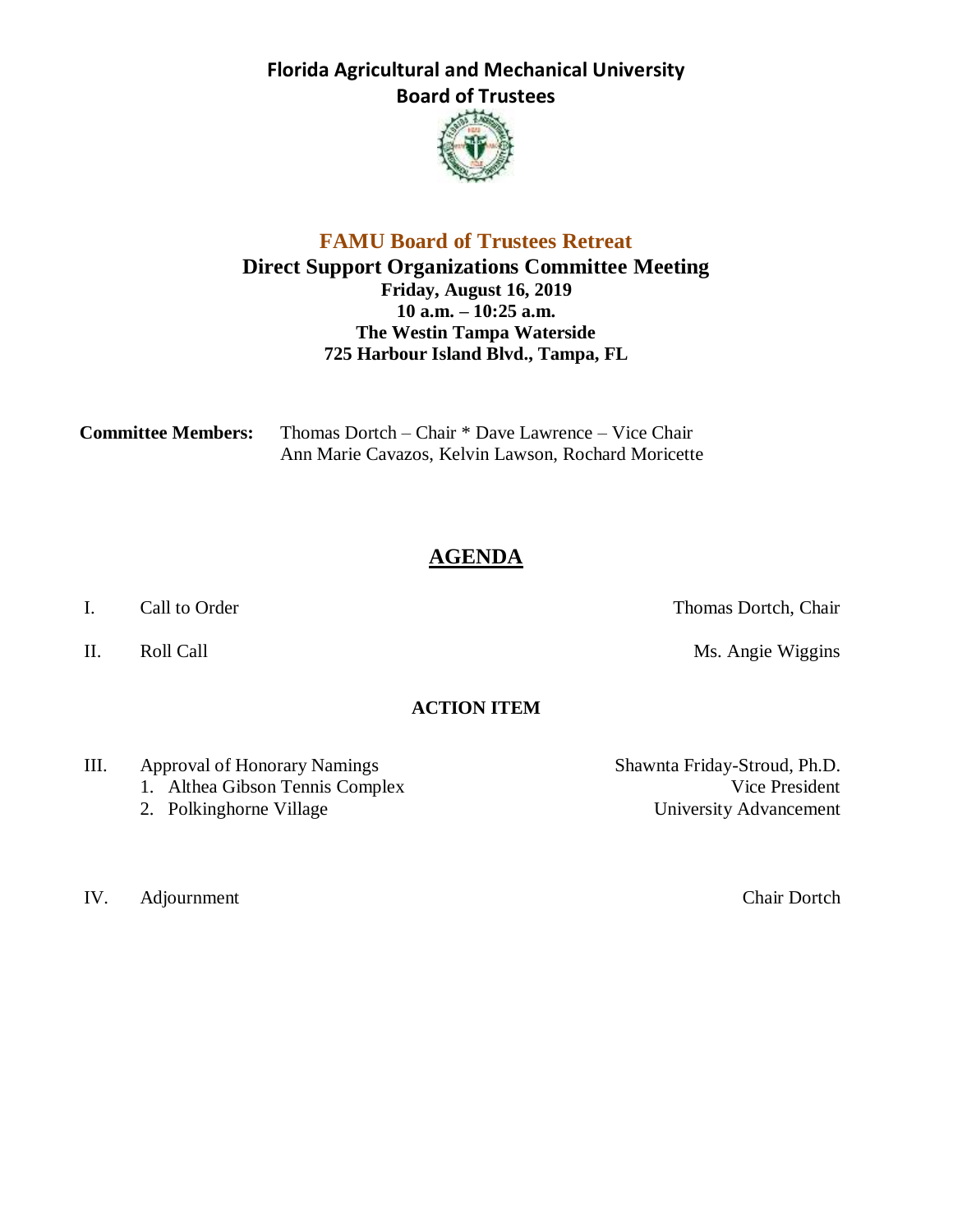**Florida Agricultural and Mechanical University Board of Trustees**



## **ACTION ITEM**

### **Direct Support Organizations Committee Friday, August 16, 2019 Agenda Item: III. 1.**

| <b>Item Origination and Authorization</b> |                        |              |                         |           |              |
|-------------------------------------------|------------------------|--------------|-------------------------|-----------|--------------|
|                                           | Policy                 | Award of Bid | <b>Budget Amendment</b> |           | Change Order |
|                                           | Resolution             | Contract     |                         | Grant     | Other        |
|                                           |                        |              |                         |           |              |
|                                           |                        |              |                         |           |              |
| <b>Action of Board</b>                    |                        |              |                         |           |              |
|                                           |                        |              |                         |           |              |
| Approved                                  | Approved w/ Conditions | Disapproved  | Continued               | Withdrawn |              |

| Subject:               | <b>Approval of Honorary Naming: Althea Gibson Tennis Complex</b>                                                                                                                                                                                                                                                                                                                                                      |  |  |  |
|------------------------|-----------------------------------------------------------------------------------------------------------------------------------------------------------------------------------------------------------------------------------------------------------------------------------------------------------------------------------------------------------------------------------------------------------------------|--|--|--|
| <b>Rationale:</b>      | This Honorary Naming request is submitted for approval in accordance with FAMU<br>Board of Trustees Policy No. 2008-05, Naming Opportunities:                                                                                                                                                                                                                                                                         |  |  |  |
|                        | The naming of any Facility or Program requires the recommendation of the<br>President of the University and the approval of the Board of Trustees as a<br>noticed, non-consent agenda item at a meeting of the Board of Trustees. The<br>President shall appoint an Advisory Committee on Honorary Naming<br>Facilities and Programs which will review and make recommendations to<br>the President for consideration |  |  |  |
|                        | The Advisory Committee met and has made a recommendation to President Larry<br>Robinson to name the Tennis Complex in honor of the late Althea Gibson.                                                                                                                                                                                                                                                                |  |  |  |
|                        | Gibson was the first African American tennis player to compete at the U.S. National<br>Championships in 1950, and the first black player to compete at Wimbledon in 1951. She<br>also broke racial barriers in professional golf. Gibson was born in Silver, South Carolina.<br>She graduated in 1953 from Florida A&M University.                                                                                    |  |  |  |
| <b>Attachment:</b>     | Bio of Althea Gibson                                                                                                                                                                                                                                                                                                                                                                                                  |  |  |  |
| <b>Recommendation:</b> | Approve the Honorary Naming of the Tennis Complex as the Althea Gibson Tennis<br><b>Complex</b>                                                                                                                                                                                                                                                                                                                       |  |  |  |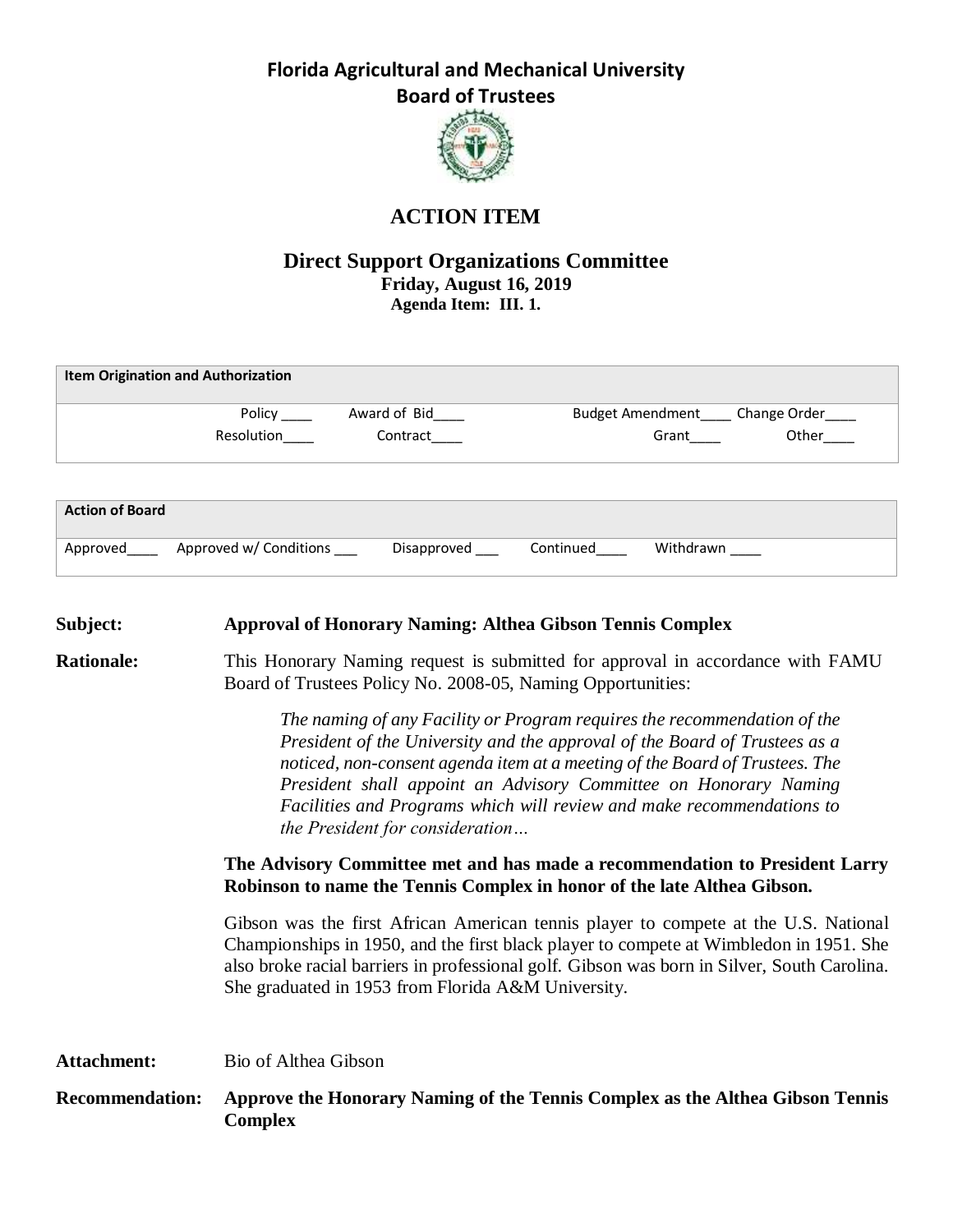

# **Ms. Althea Neale Gibson Professional Tennis Athlete and Professional Golfer Florida A&M University Alumna**

| <b>Personal Background:</b> |                            |              |
|-----------------------------|----------------------------|--------------|
| Birth Date: 8/25/1927       |                            |              |
| Passing Date: 9/28/2003     |                            |              |
|                             |                            |              |
| <b>Education:</b>           |                            |              |
| Institution:                | Degree:                    | Degree Year: |
| Florida A&M University      | <b>Bachelor of Science</b> | 1953         |
|                             |                            |              |

### **Notes:**

Ms. Althea Neale Gibson was mostly known as an exceptional tennis player, but more notably she is also remembered for her efforts in breaking the color barrier in the 1950s as the first African American to compete in national and international tennis. Born in Silver, South Carolina, in 1927, Ms. Gibson became the dominant female athlete of the late 1950s in a sport well known for its custom of racial segregation. Ms. Gibson also participated in boxing and basketball in addition to being the first African American woman to compete in professional golf on the pro tour.

Ms. Althea Gibson grew up in [New York City,](https://www.britannica.com/place/New-York-City) where she began playing tennis at an early age in the New York Police Athletic League. In 1942, she won her first tournament, which was sponsored by the American Tennis Association (ATA), an organization founded by [African American](https://www.britannica.com/topic/African-American) players. In 1947, she won the ATA's women's singles championship and held that title for ten consecutive years. While attending [Florida A&MUniversity](https://www.britannica.com/topic/Florida-Agricultural-and-Mechanical-University) in 1953, she continued to compete in tournaments around the country and in 1950 became the first black tennis player to enter the national grass-court championship tournament at [Forest Hills](https://www.britannica.com/place/Forest-Hills) in [Queens,](https://www.britannica.com/place/Queens-New-York) [New York.](https://www.britannica.com/place/New-York-state) Also, during Ms. Gibson's sports career, she was the first African American to win the [French](https://www.britannica.com/sports/French-Open) Open in 1956, [Wimbledon](https://www.britannica.com/sports/Wimbledon-Championships) from 1957 to 1958, and the [U.S. Open](https://www.britannica.com/sports/US-Open-tennis) from 1957 to 1958 in [singles and doubles](https://www.britannica.com/sports/US-Open-tennis)  [championships.](https://www.britannica.com/sports/US-Open-tennis) Ms. Gibson also won the award for Female Athlete of the Year by the Associated Press, becoming the first African American to receive the honor.

In 1964, Ms. Gibson entered professional golf and was the first African-American member of the [Ladies](https://www.britannica.com/topic/Ladies-Professional-Golf-Association)  [Professional Golf Association.](https://www.britannica.com/topic/Ladies-Professional-Golf-Association) From 1975, Ms. Gibson was active in [sports](https://www.britannica.com/sports/sports) administration by serving as the commissioner of athletics for the state of [New Jersey](https://www.britannica.com/place/New-Jersey) for ten years while being a member of the governor's council on physical fitness. Ms. Gibson's self-written autobiography, "*I Always Wanted to Be Somebody"*, was made public in 1958, and in 1971, she was elected to the International Tennis Hall of Fame.

*This internal document contains information of a highly sensitive nature. It is not to be shared with any entity outside the Offices of the President, University Advancement, the Board of Trustees, other University leadership and those deemed fit by the Vice President of University Advancement and General Counsel.*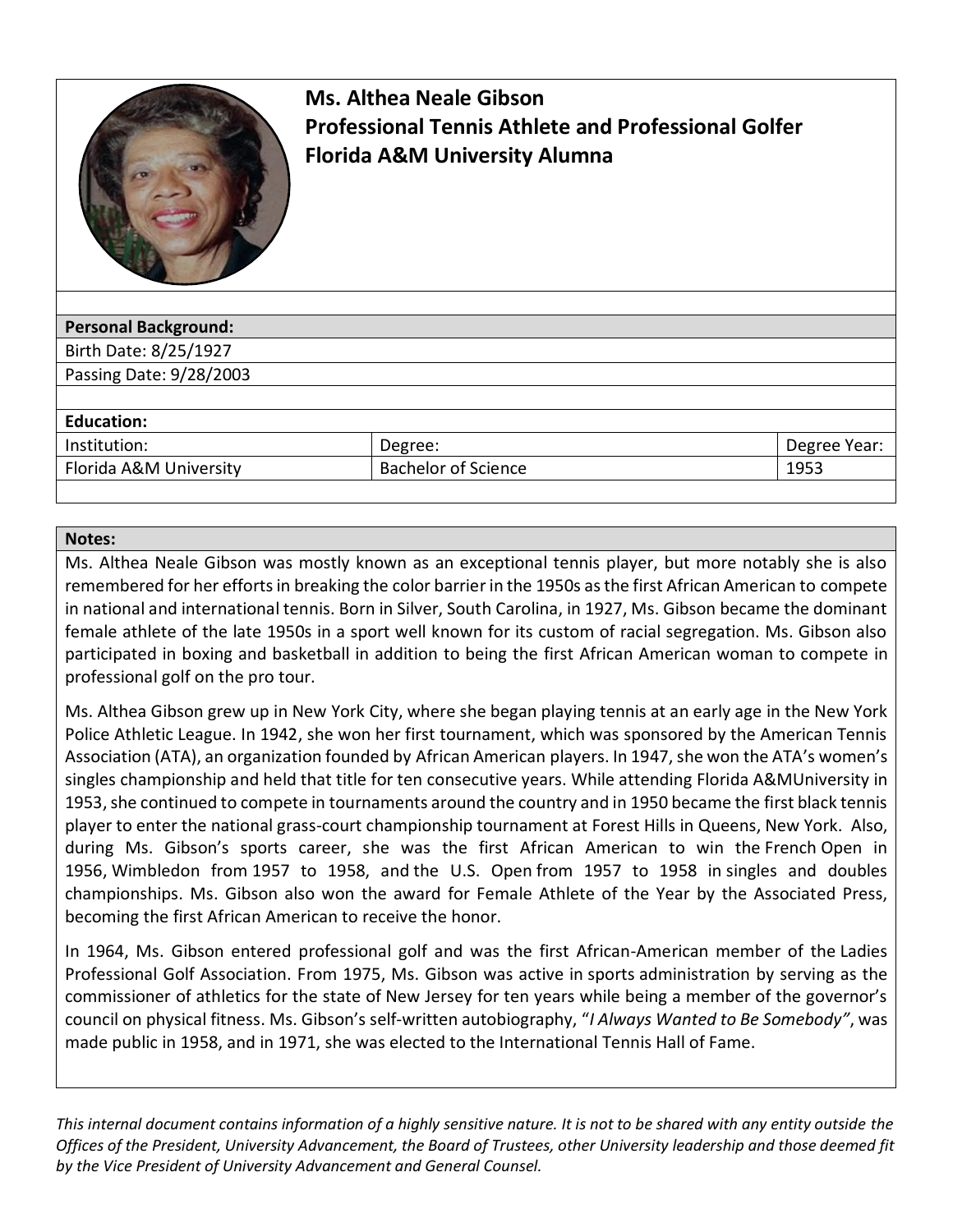**Florida Agricultural and Mechanical University Board of Trustees**



# **ACTION ITEM**

### **Direct Support Organizations Committee Friday, August 16, 2019 Agenda Item: III. 2.**

| <b>Item Origination and Authorization</b> |                        |              |                         |              |
|-------------------------------------------|------------------------|--------------|-------------------------|--------------|
|                                           | Policy                 | Award of Bid | <b>Budget Amendment</b> | Change Order |
|                                           | Resolution             | Contract     | Grant                   | Other        |
|                                           |                        |              |                         |              |
|                                           |                        |              |                         |              |
| <b>Action of Board</b>                    |                        |              |                         |              |
| Approved                                  | Approved w/ Conditions | Disapproved  | Withdrawn<br>Continued  |              |

| Subject:               | <b>Approval of Honorary Naming: Polkinghorne Village</b>                                                                                                                                                                                                                                                                                                                                                                                                                                                                                                                               |  |  |
|------------------------|----------------------------------------------------------------------------------------------------------------------------------------------------------------------------------------------------------------------------------------------------------------------------------------------------------------------------------------------------------------------------------------------------------------------------------------------------------------------------------------------------------------------------------------------------------------------------------------|--|--|
| <b>Rationale:</b>      | This Honorary Naming request is submitted for approval in accordance with FAMU<br>Board of Trustees Policy No. 2008-05, Naming Opportunities:                                                                                                                                                                                                                                                                                                                                                                                                                                          |  |  |
|                        | The naming of any Facility or Program requires the recommendation of the<br>President of the University and the approval of the Board of Trustees as a<br>noticed, non-consent agenda item at a meeting of the Board of Trustees. The<br>President shall appoint an Advisory Committee on Honorary Naming<br>Facilities and Programs which will review and make recommendations to<br>the President for consideration<br>The Advisory Committee met and has made a recommendation to President Larry<br>Robinson to name the FAMU Village in honor of the late Lt. James Polkinghorne. |  |  |
|                        | Lt. Polkinghorne was a native of Pensacola, Florida. He was entering his senior year at<br>Florida A&M College when he enlisted in the military. He became the first FAMUan<br>accepted into the U.S. Army Air Corps and was the first FAMUan to become a Tuskegee<br>Airman. He lost his life when his plane was shot down during World War II.                                                                                                                                                                                                                                       |  |  |
| <b>Attachment:</b>     | Bio of Lt. James Polkinghorne                                                                                                                                                                                                                                                                                                                                                                                                                                                                                                                                                          |  |  |
| <b>Recommendation:</b> | Approve the Honorary Naming of the FAMU Village as the Polkinghorne Village                                                                                                                                                                                                                                                                                                                                                                                                                                                                                                            |  |  |